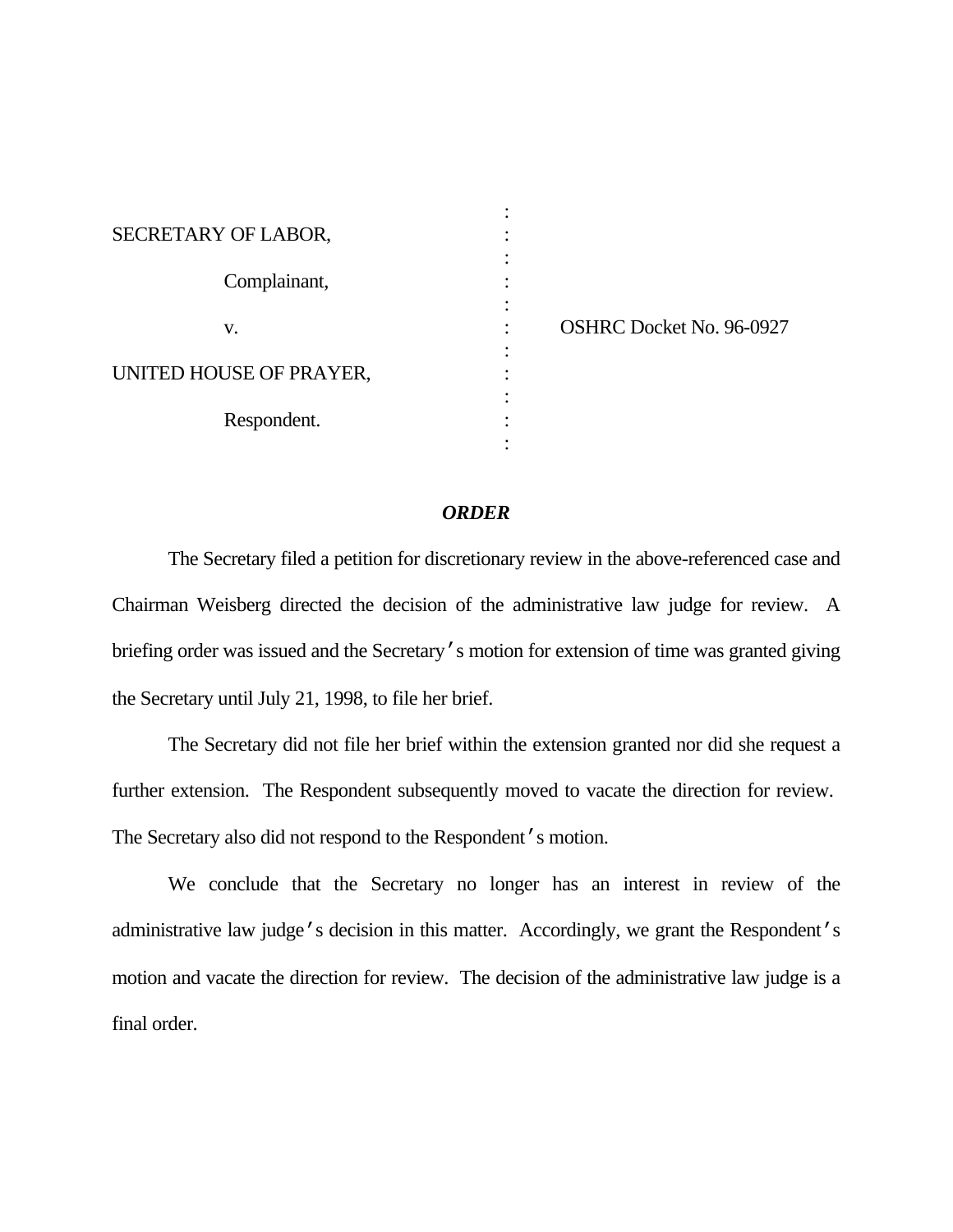Date: November 16, 1998

Stuart E. Weisberg, Chairman

/Signed/

Thomasina V. Rogers, Commissioner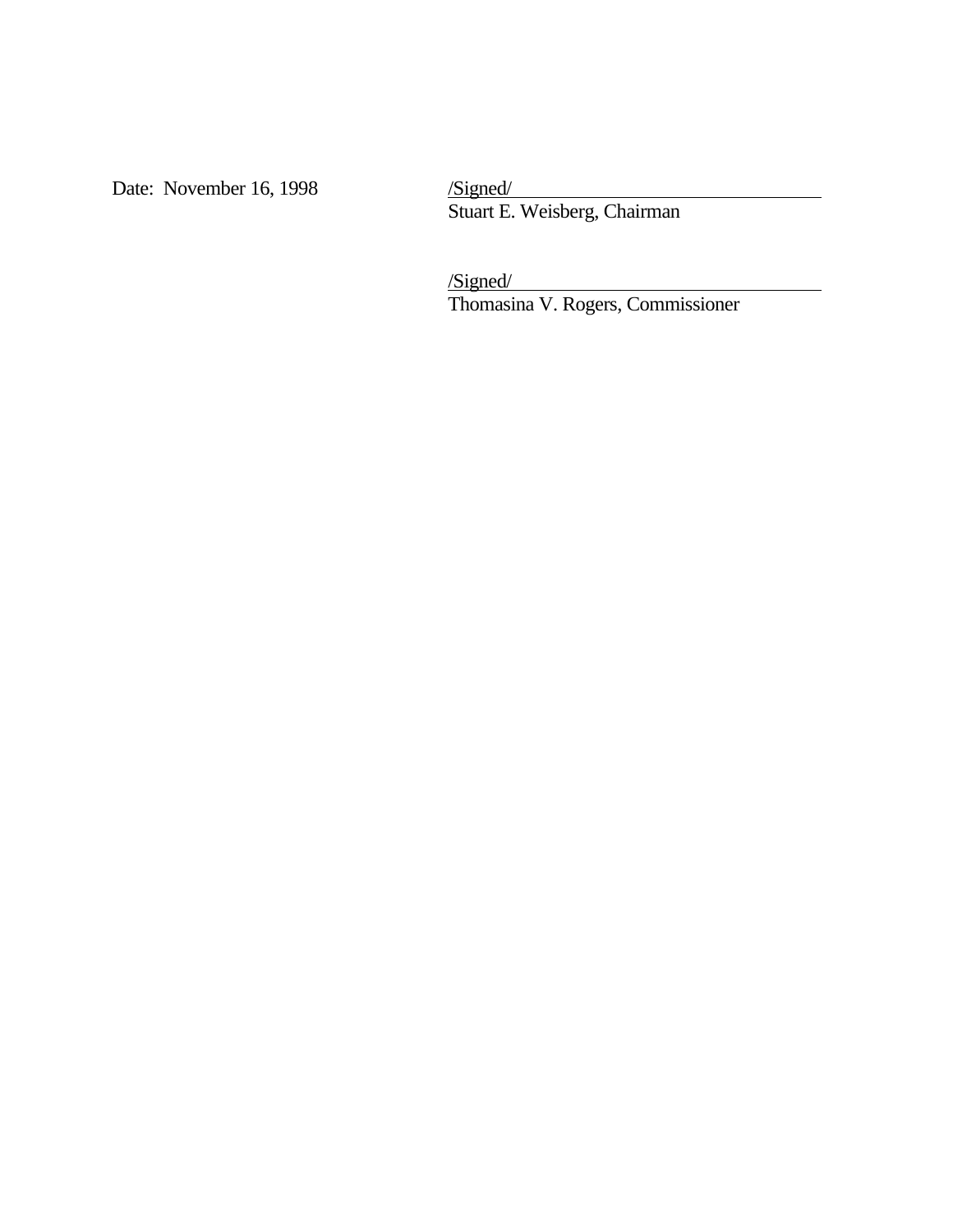## 96-0927

# NOTICE IS GIVEN TO THE FOLLOWING:

Daniel J. Mick, Counsel for Regional Trial Litigation Laura V. Fargas, Attorney Office of the Solicitor, U.S. DOL Room S4004 200 Constitution Ave., N.W. Washington, D.C. 20210

Richard Voigt, Attorney Cummings & Lockwood CityPlace 1 - 185 Asylum Street Hartford, CT 06103-3495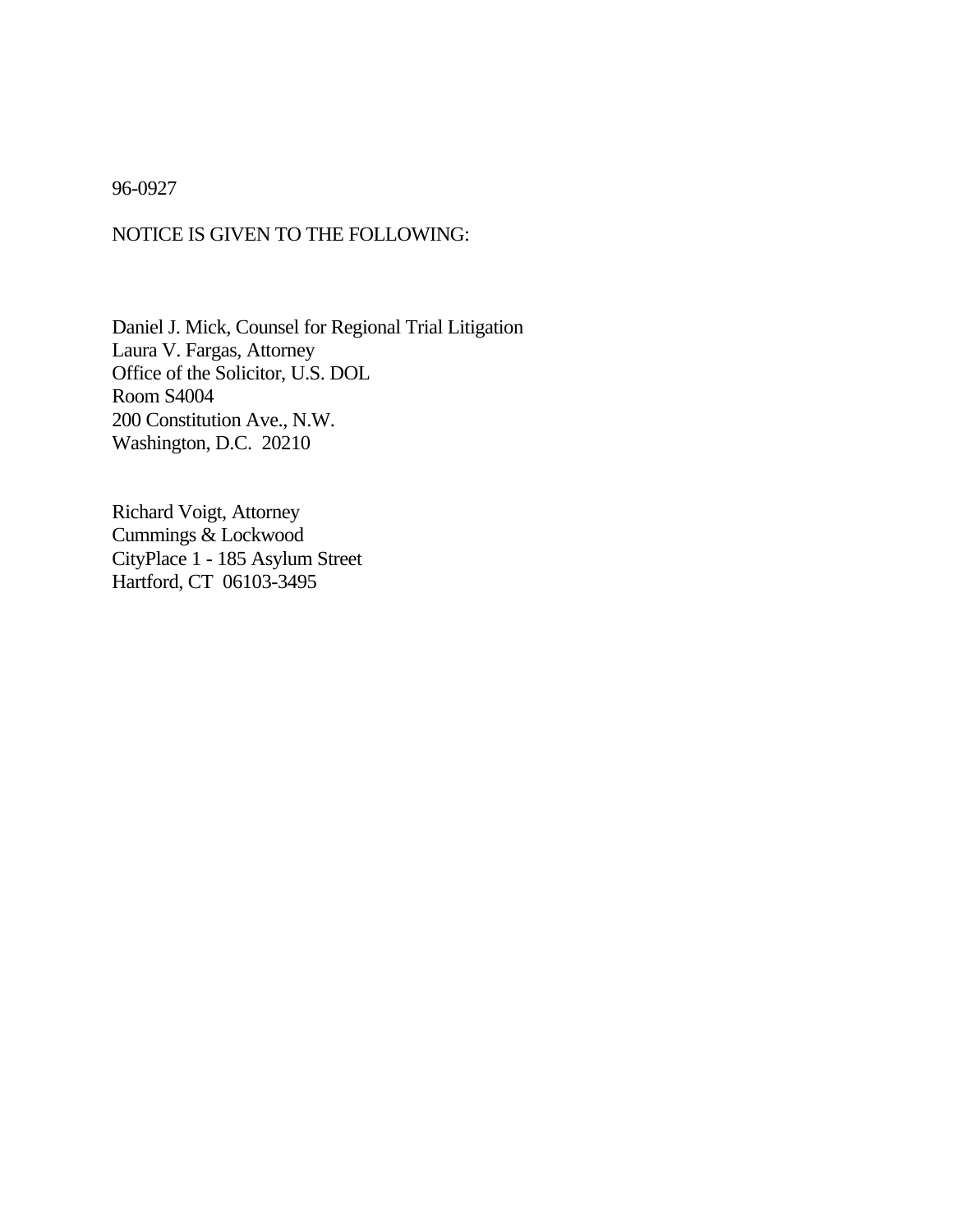# UNITED STATES OF AMERICA OCCUPATIONAL SAFETY AND HEALTH REVIEW COMMISSION

| SECRETARY OF LABOR,     |  |
|-------------------------|--|
| Complainant,            |  |
| V.                      |  |
| UNITED HOUSE OF PRAYER, |  |
| Respondent.             |  |

OSHRC DOCKET NO. 96-0927

#### ORDER

Respondent United House of Prayer ("the Church") has filed a motion for summary judgment with respect to a serious citation issued by the Occupational Safety and Health Administration ("OSHA") on June 6, 1996, following a December 8, 1995, fire in a building owned by the Church in which seven individuals lost their lives. Respondent predicates its motion on the parties' stipulated facts, filed on August 1, 1997, and January 23, 1998, and contends that those facts establish it was not an employer which could be held responsible under the Occupational Safety and Health Act ("the Act") for the alleged violations in this case. The Secretary has filed her response to the motion.

### Summary of the Parties' Stipulations

The Church is a non-profit religious organization with an administrative office in Washington D.C. and congregations in various locations in the United States. The subject building, located in New York City, was undergoing extensive renovation and was consequently not occupied at all by the Church at any time during 1995; however, a clothing store ("Freddy's" or "the Store") was leasing a first-floor and basement space in the building and was operating as a business at the time of the fire. The renovation project involved the sanctuary and related spaces to be used for Church functions, and also involved the renovation of the entire building's sprinkler system. A certified architect drew up the project plans, the Church contracted with a construction company named "LMA" to act as general contractor, and LMA subcontracted with various companies to perform the construction work, including Belize Construction, the construction management subcontractor, and Sunset Plumbing, the sprinkler system subcontractor. (Stip. Nos. 2-11; 14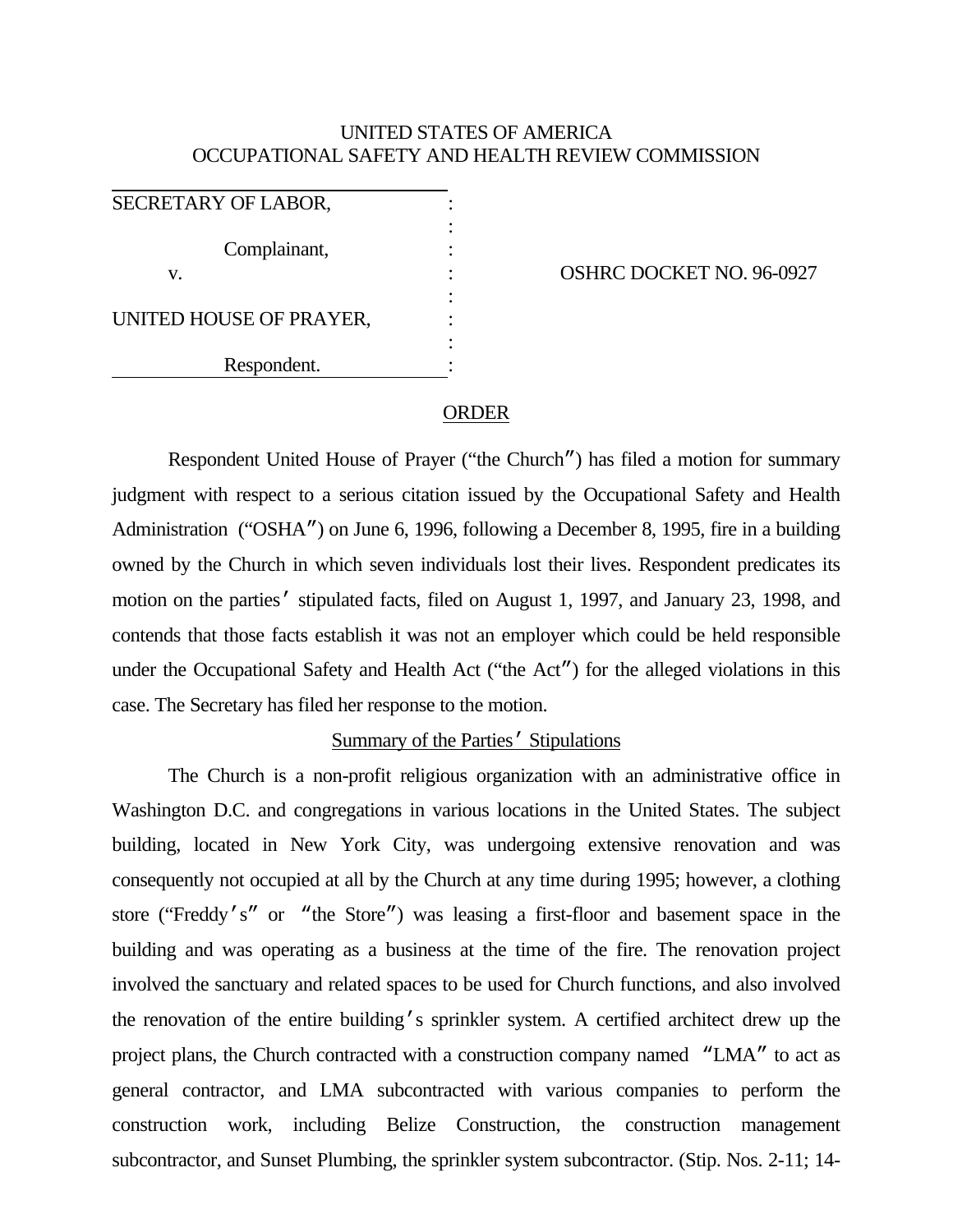16; 43).

 $\overline{a}$ 

The Church's contract with LMA stated that LMA was "solely responsible" for coordinating and carrying out the work pursuant to the contract, that it was responsible for acts and omissions relating to the work performed under the contract, and that it was responsible for complying with applicable laws and regulations pertaining to safety and for "initiating, maintaining, and supervising all safety precautions and programs" in connection with the performance of the contract; LMA was also required to maintain existing systems until replacement systems were installed and operational and to maintain water service for drinking and fire protection during the project.<sup>1</sup> The Church's lease with Freddy's provided for the Store to comply with all laws and regulations relating to the building, to comply with fire protection and other policies, and to ensure that any alterations or additions necessary for its sprinkler system were done in compliance with relevant regulations. The lease also provided that the Church granted Freddy's the "right to emergency ingress and egress through a basement fire exit of the Premises." Before 1995, Freddy's basement had had a wall with a door going to the Church's basement, but in early 1995 this wall was covered with a cinder block wall pursuant to the project specifications. The original project plans did not provide for an exit from Freddy's basement into the exit corridor of the Church, but in June 1995 a decision was made to do so; Freddy's lease was therefore modified in July 1995, and plans were drafted in November 1995, to have an exit from the Store's basement into the Church's exit corridor. However, some preliminary construction work was required before this could be accomplished, and on December 8, 1995, the new exit had not yet been completed.<sup>2</sup> Consequently, the only exits from Freddy's basement were two separate staircases going up to the first floor, from which the front door, the sole exit to the outside of the Store, could be reached. $3$  (Stip. Nos. 17-41)

<sup>&</sup>lt;sup>1</sup>The Church had no employees who were qualified to review the project plans or the construction work to determine if they complied with relevant codes and regulations. (Stip. No. 12).

<sup>&</sup>lt;sup>2</sup>The Church was not involved in establishing the timetable for the completion of the construction work. (Stip. No. 34).

<sup>&</sup>lt;sup>3</sup>One of the staircases was at the left rear side of the basement; the other, which Freddy's had had put in after the cinder block wall was built, was in the center of the basement. (Stip. Nos. 37-40).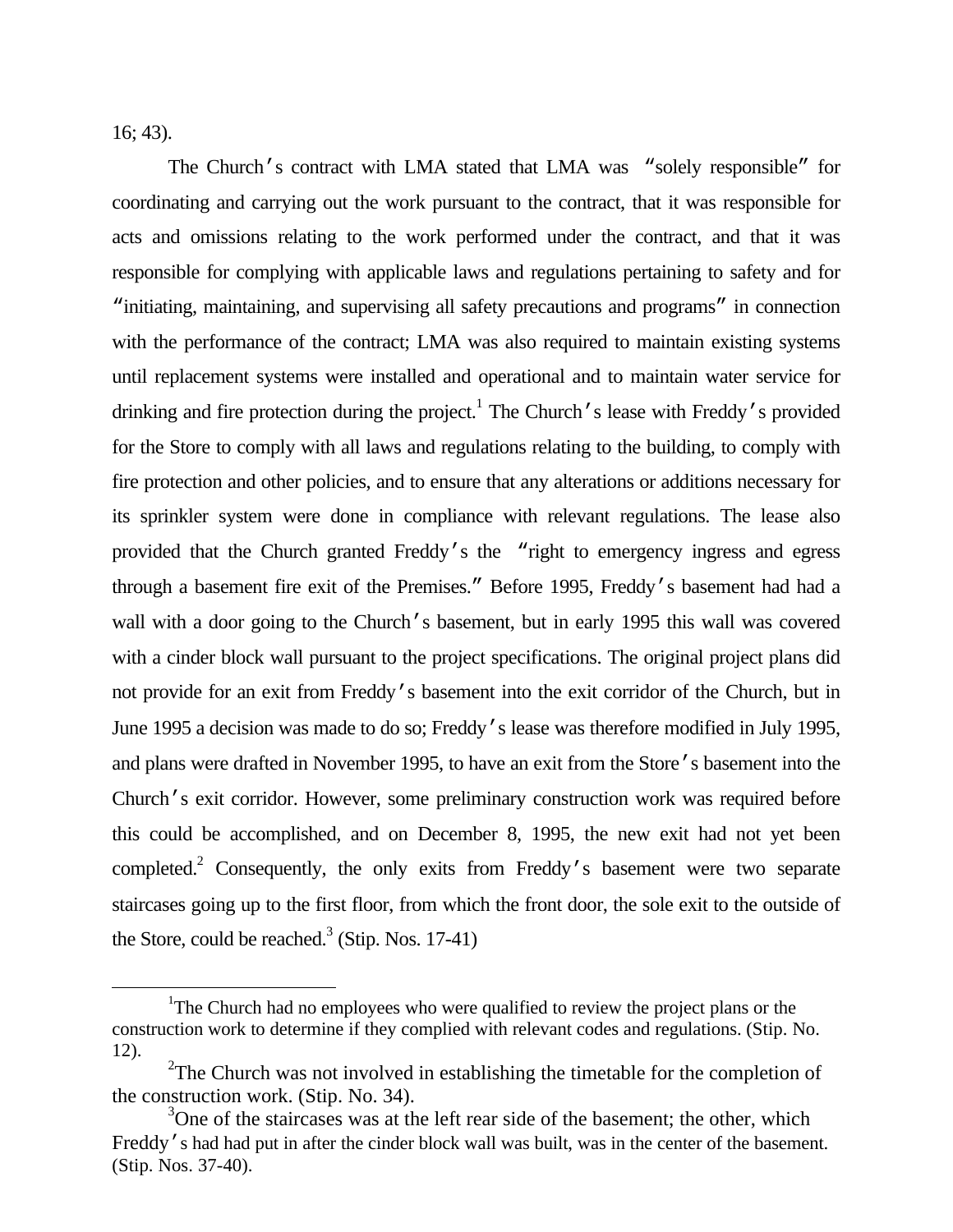During the time relevant to this case, the Church's property management company for the building was Mullen & Woods, which was responsible for matters such as building maintenance and code compliance. On October 13, 1994, the New York City Fire Department issued a violation to the Church, in care of Mullen & Woods, for conditions relating to Freddy's sprinkler system; the violation was for failure to have records of monthly inspections, failure to have a sign indicating the main drain valve, and failure to have a certificate of fitness. At a construction project meeting held on March 15, 1995, which a Church pastor attended, a violation of Freddy's sprinkler system was reported; at a subsequent meeting on March 29, 1995, which the same pastor also attended, an employee of Mullen & Woods reported that all of the violations relating to Freddy's sprinkler system had been corrected. On May 12, 1995, the New York City Department of Buildings issued a violation to Mullen & Woods alleging the construction project had not obtained approval for the removal and conversion of the sprinkler system. However, at construction project meetings held in August and September of 1995, a code expediter who was working with LMA and the architect reported that plumbing drawings had been prepared and filed with the City to address the permit violation; the Church pastor noted above was present at all of these meetings. (Stip. Nos. 13; 44-52).

On various instances before the fire, Sunset Plumbing shut off the water serving the building's sprinkler system in order to work on the system. On December 8, 1995, Sunset Plumbing shut off the water serving the system to work in an area of the Church adjacent to Freddy's basement, rendering the system in the entire building, including the Store, inoperable. The Church did not authorize the shutting down of the system and had no notice on this or on any of the prior occasions that such activity was occurring; in addition, shutting off the water serving the system was contrary to the project specifications. On this particular day, approximately eight employees of Freddy's were working in the Store. An armed individual started a fire in the Store with an accelerant and then blocked the front door and prevented the occupants from escaping. As a result, the fire caused the death of seven employees of Freddy's. (Stip. Nos. 42; 53-65).

## The Citation Items

Item 1 of the citation alleges a violation of 29 C.F.R. 1910.36(b)(8), as follows:

Where necessary by reason of size, occupancy or arrangement, building(s) or areas(s) thereof were not provided with at least two means of egress remote from each other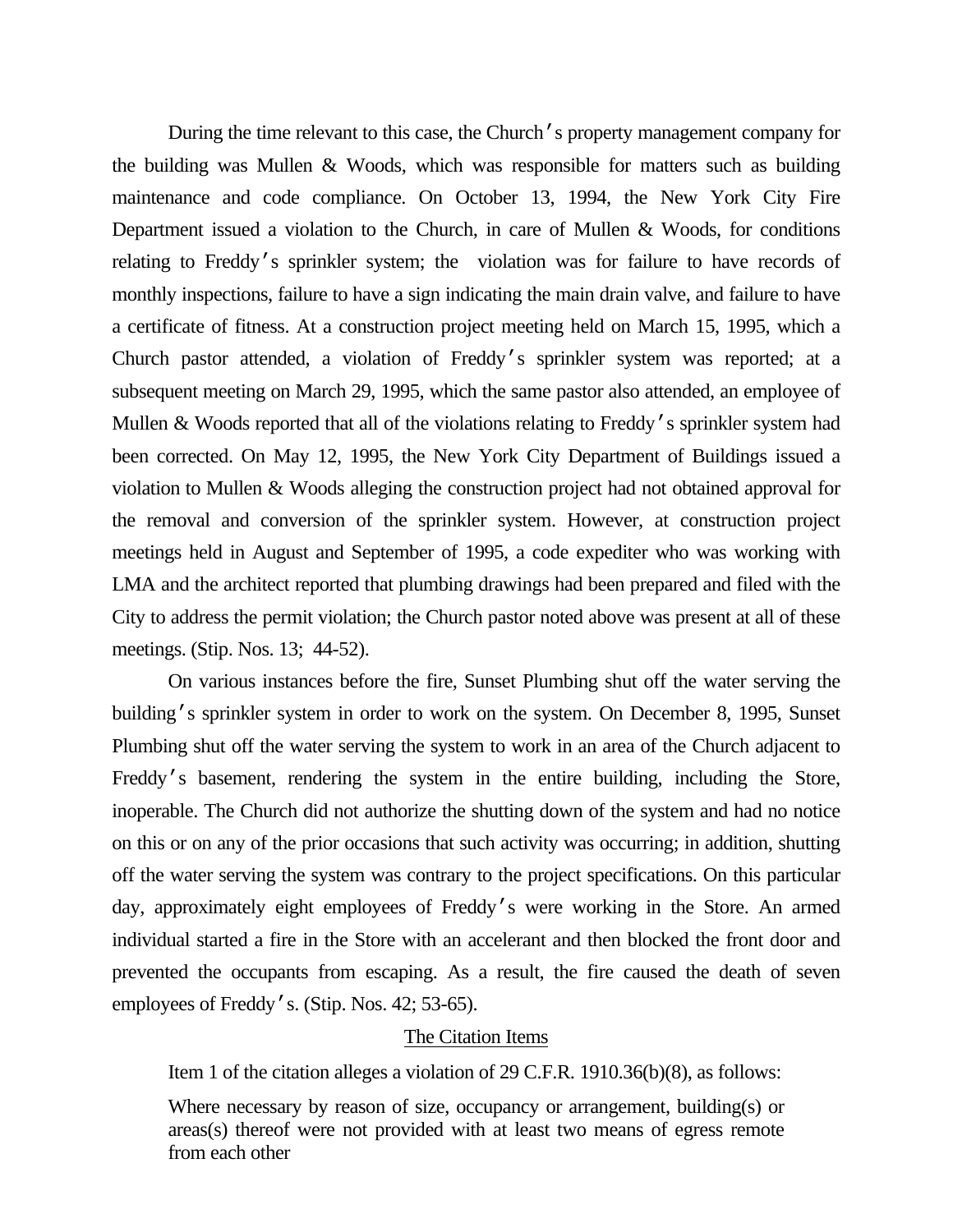and so arranged as to minimize any possibility that both may be blocked by any one fire or other emergency conditions.

Item 2, which alleges a violation of 29 C.F.R. 1910.36(c)(2), states as follows: All existing exits and any existing fire protection were not continuously maintained during repairs or alteration of an existing building, nor were other alternative measures taken to provide equivalent safety.

Item 3 of the citation alleges a violation of 29 C.F.R. 1910.37(m), as follows:

All automatic fire sprinkler systems were not continuously maintained in a reliable operating condition at all times and such periodic tests and inspections necessary to assure proper maintenance were not made.

### **Discussion**

Summary judgment is appropriate where the pleadings, discovery and any affidavits establish that there is no genuine issue as to any material fact and that the moving party is entitled to a judgment as a matter of law. *See* Fed. R. Civ. P. 56. *See also Simpson, Gumpertz & Heger, Inc.*, 15 BNA OSHC 1851, 1869 (No. 89-1300, 1992) ("*SGH*"). The Church contends that its motion for summary judgment should be granted because it had no employees at the site and did not have the capacity to control the cited conditions. The Secretary, on the other hand, contends that Respondent was an employer within the meaning of the Occupational Safety and Health Act ("the Act") due to its administrative and office personnel in Washington D.C.; the Secretary further contends that the Church was a controlling employer at the subject site in view of its leases and contracts with respect to the building and the fact that it had a representative attend the construction project meetings. There is no question that Respondent was an employer as to its personnel in its Washington D.C. office. However, the issue in this case is whether Respondent was an employer in regard to the subject site such that it can be held responsible for the alleged violations. I find it was not.

In the above-noted decision in *SGH*, the Commission used its long-established "substantial supervision" test to find that an engineering firm hired by the owner to perform certain structural engineering services in connection with a construction project was not liable under the OSHA construction standards because it neither created nor controlled the hazardous conditions at issue in that case. *Id*. at 1869. In *Reich v. SGH*, 3 F.3d 1 (lst Cir.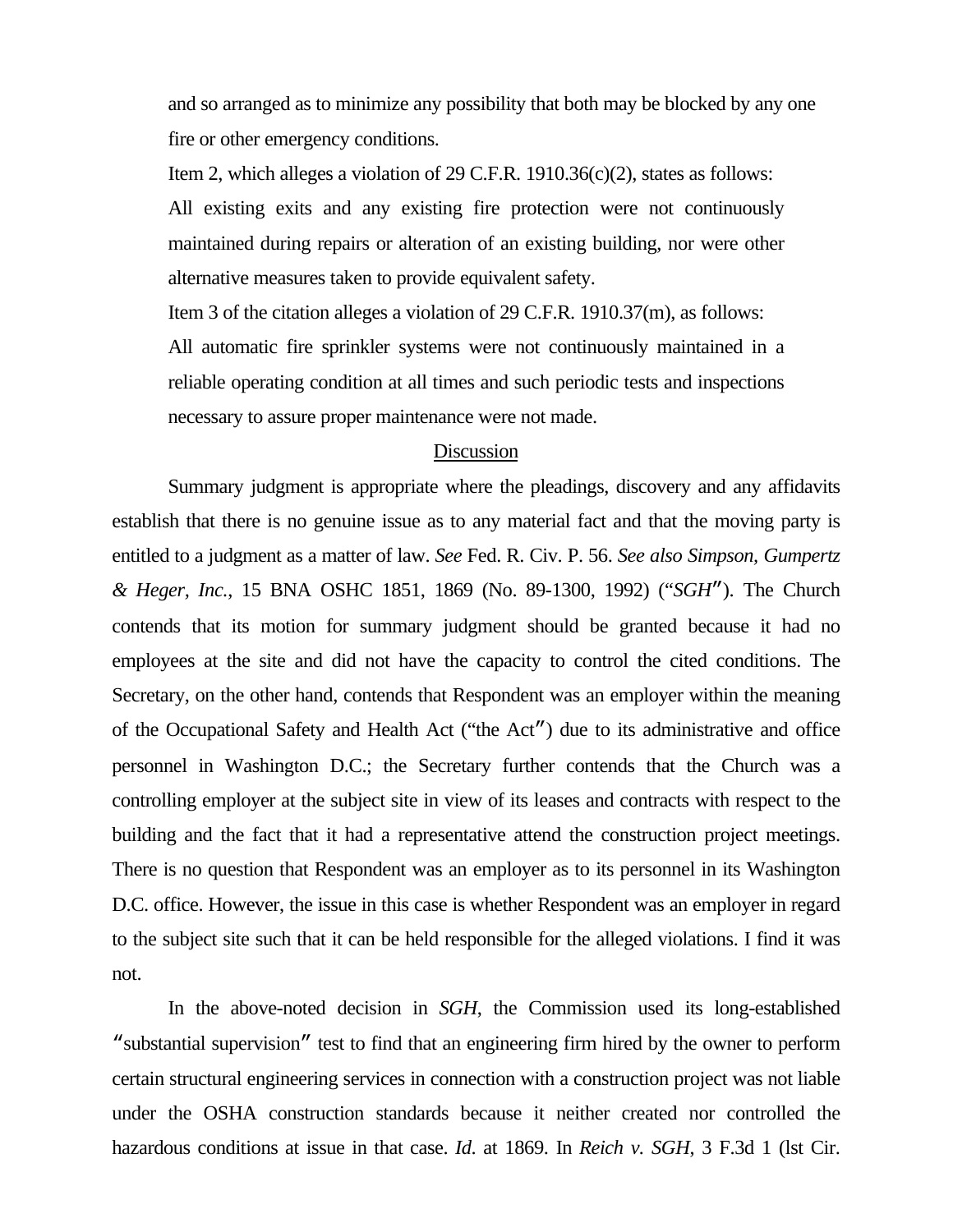1993), the court affirmed the decision on different grounds, holding that the engineering firm was not liable for the alleged violations because it had no employees at the site on any regular basis, and no employees there on the day of the accident, and that under the circumstances the site was not a "place of employment" that SGH had a duty to protect under the Act; in so finding, the court specifically noted that it had found no cases supporting the Secretary's position and that in every case the Secretary referred to the cited employer had had employees at the actual construction site. *Id*. at 5. Moreover, Commission precedent is well settled that employers in multi-employer work site cases are entitled to defend on the basis that they did not create or control the cited hazard. *Anning-Johnson Co.*, 4 BNA OSHC 1193 (Nos. 3694 & 4409, 1976); *Grossman Steel & Aluminum Corp.*, 4 BNA OSHC 1185 (No. 12775, 1976). This defense includes showing that the employer did not possess the expertise, personnel or means to correct the hazardous condition. *Union Boiler Co.*, 11 BNA OSHC 1241, 1246 (No. 79-232, 1983).

Applying these principles to the parties' stipulations, I find that the Church did not create or control the cited conditions and that it was not responsible for the alleged violations. First, the Church was not occupying the building and had no employees at the site. Second, the Church hired a management company to take care of the building, an architect to design the renovation project, and a general contractor to carry out the project; further, the Church had no personnel who were qualified to review the architectural drawings or oversee the construction work, and while it had a representative at the renovation project meetings it had no active role in the actual construction work. Third, after the construction work resulted in the cinder block wall covering up the previous exit, the Church modified its lease with Freddy's and plans were drawn up for a new exit from the Store's basement into the Church's exit corridor; moreover, although the new exit was not completed by the time of the fire, the Church did not establish or control the timetable for the construction work required in this regard. Fourth, the Church did not authorize or know about the water to the sprinkler system being turned off, an activity that was contrary to the project specifications.

In finding that the Church was not responsible for the alleged violations, I have noted that the Secretary has neither addressed any of the cases mentioned above nor referred to any previous cases in which citations were issued to an employer with no employees at the work site. I have also noted that all of the employers in the above cases were cited pursuant to the